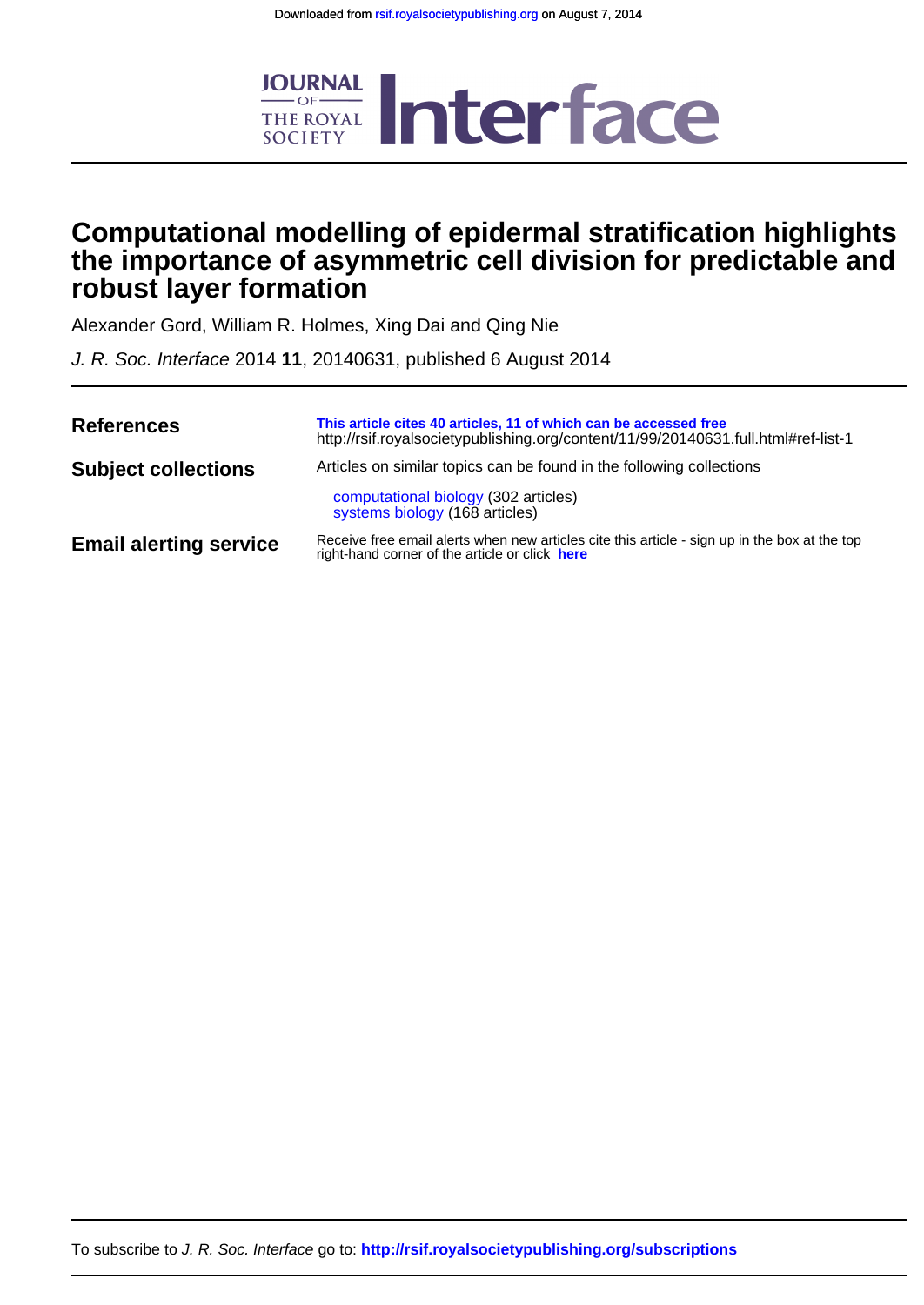

#### rsif.royalsocietypublishing.org

# Research



Cite this article: Gord A, Holmes WR, Dai X, Nie Q. 2014 Computational modelling of epidermal stratification highlights the importance of asymmetric cell division for predictable and robust layer formation. J. R. Soc. Interface 11: 20140631. http://dx.doi.org/10.1098/rsif.2014.0631

Received: 12 June 2014 Accepted: 16 July 2014

#### Subject Areas:

computational biology, systems biology

#### Keywords:

computational biology, anisotropic subcellular element method, epidermal development, polarity, asymmetric division

#### Author for correspondence:

Qing Nie e-mail: [qnie@uci.edu](mailto:qnie@uci.edu)

† These authors contributed equally to this study.



# Computational modelling of epidermal stratification highlights the importance of asymmetric cell division for predictable and robust layer formation

## Alexander Gord<sup>1,2,†</sup>, William R. Holmes<sup>1,2,†</sup>, Xing Dai<sup>2,3</sup> and Qing Nie<sup>1,2</sup>

<sup>1</sup> Center for Mathematical and Computational Biology, Department of Mathematics, <sup>2</sup> Center for Complex Biological Systems, and <sup>3</sup>Department of Biological Chemistry, School of Medicine, University of California, Irvine, CA 92617, USA

Skin is a complex organ tasked with, among other functions, protecting the body from the outside world. Its outermost protective layer, the epidermis, is comprised of multiple cell layers that are derived from a single-layered ectoderm during development. Using a new stochastic, multi-scale computational modelling framework, the anisotropic subcellular element method, we investigate the role of cell morphology and biophysical cell–cell interactions in the formation of this layered structure. This three-dimensional framework describes interactions between collections of hundreds to thousands of cells and (i) accounts for intracellular structure and morphology, (ii) easily incorporates complex cell–cell interactions and (iii) can be efficiently implemented on parallel architectures. We use this approach to construct a model of the developing epidermis that accounts for the internal polarity of ectodermal cells and their columnar morphology. Using this model, we show that cell detachment, which has been previously suggested to have a role in this process, leads to unpredictable, randomized stratification and that this cannot be abrogated by adjustment of cell–cell adhesion interaction strength. Polarized distribution of cell adhesion proteins, motivated by epithelial polarization, can however eliminate this detachment, and in conjunction with asymmetric cell division lead to robust and predictable development.

## 1. Introduction

Skin, the largest organ in our body, undergoes continuous self-renewal throughout our lives and can be repaired after injury. The epidermis, the outermost layer of the skin, provides an essential barrier function that protects us from water loss, infections and other environmental insults [\[1](#page-11-0),[2](#page-11-0)]. Within the epidermis, cells are arranged in a stereotypic, multi-layered pattern, with a single layer of basal cells sitting on an extracellular basement membrane, and multiple layers of suprabasal cells occupying the space closer to the outer surface [\[3](#page-11-0)]. Epidermal stem/progenitor cells, with probabilistic self-renewal and/or proliferative activities, reside in the basal layer [[4,5\]](#page-11-0). These proliferative cells embark on the process of terminal differentiation as they withdraw from the cell cycle to first produce spinous cells, which occupy the layers immediately above basal cells and later go on to become granular cells, and ultimately cornified layers which constitute the physical permeability barrier for the organism. Homeostasis of the adult established epidermis is maintained by a combination of shedding of the outer dead, enucleated cells and the continual production of new cells by the basal layer that slowly move towards the surface [[6\]](#page-11-0). Coordinated proliferation and differentiation within the basal layer as well as structural integrity of the outer layers are important determinants of barrier function, the disruption or defects of which results in death, diseases or skin conditions such as psoriasis and atopic dermatitis [\[7\]](#page-11-0).

We consider here the early developmental processes that produce the layered epidermal structure. The skin epidermis is derived from a single-layered surface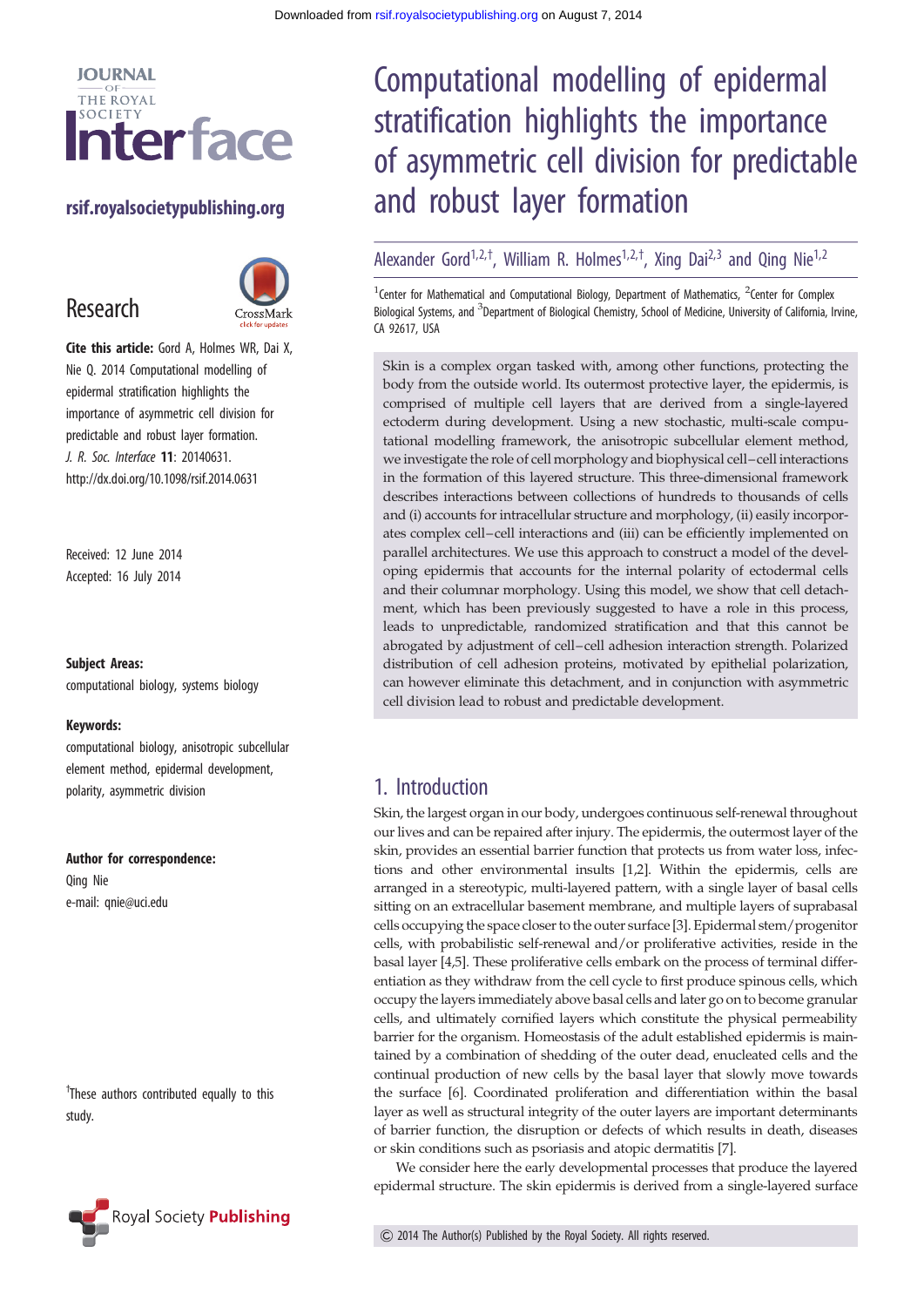<span id="page-2-0"></span>

Figure 1. Overview of the anisotropic subcellular element method. (a) Schematic of the stratified epidermis comprised of a single layer of basal cells and multiple layers of suprabasal cells. The highlighted basal cells depict the division planes for  $(a)$  symmetric division.  $(b)$  Scaled plot of the intercellular and intracellular forces acting on an element versus element separation. The intracellular force cut-off line is the separation at which we assume cell–cell adhesion no longer operates, so the force between elements in different cells is set to zero. (c) An illustration of the implementation of cell division. Part (i) shows a cell that is ready to divide, (ii) shows the same cell after it has distributed its elements to two daughter cells, but before any cell motion has occurred and (iii) shows the cell after the change from intracellular forces to intercellular forces has pushed the two daughter cells apart. (d) Schematic of forces. The arrows represent the forces acting on the pairs of element types with thicker arrows representing stronger forces. These forces are strongly repulsive at short range and attractive at longer ranges as shown in (c). The dark blue elements are the basal elements of the basal cells and adhere to the basement membrane by way of an external attractive force. The light blue elements are the apical elements of the basal cells and have a very weak repulsion from the basement membrane (not shown). The red elements are the elements destined to be part of suprabasal cells that do not interact with the membrane. When modelling cells with strong polarity the red arrow in (a) only provides a short-range repulsive force and no attractive force. Forces between pairs of element types not shown are strictly repulsive, preventing elements from overlapping. (e) Two cells with an identical number of elements (36) but comprised of one or two element types. The left cell is comprised of only a single element type to a round or cuboidal shape. The right is made up of two distinct element types (e.g. apical and basal). Their interaction rules lead to segregation and the resulting columnar shape.

ectoderm during mid-embryogenesis when ectodermal cells commit to becoming epidermal basal cells [\[8](#page-11-0)]. Early-stage basal cells are multipotent, producing not only the interfollicular epidermis but also its appendages, including hair follicles, sebaceous glands and mammary glands. Within the developing epidermis, basal cells divide symmetrically, with the division plane being perpendicular to the skin surface (figure 1a), to produce two daughter basal cells in order to expand the single basal layer in proportion to the growth of the organism [[6,9\]](#page-11-0). Past and recent studies have also identified embryonic basal cells in the mouse that undergo asymmetric division with division plane parallel to the skin surface [\[10,11](#page-11-0)]. These asymmetric cell divisions generate two distinct daughter cells, one basal and another intermediate spinous that assumes a suprabasal location. Distinct from spinous cells in the mature epidermis, intermediate spinous cells are transiently proliferative during development, which aids the rapid expansion of the epidermis [[11](#page-11-0),[12](#page-11-0)]. The molecular and cellular mechanisms that control the epidermal stratification process have been under intensive study in recent years [[4,8\]](#page-11-0). It is known that the relative frequency of symmetric versus asymmetric divisions depends on developmental stage [[13\]](#page-11-0) with symmetric division dominating early expansion and tissue maintenance while asymmetric division dominates at intermediate times [[10,14](#page-11-0)–[16\]](#page-11-0). What is less clear is how these different modes of division contribute to robust and efficient stratification of the early epidermis.

In this work, we investigate the process of epidermal stratification using a mathematic modelling approach. Specifically, we explore and compare different potential strategies that might contribute to initial formation of suprabasal layers. This is inherently a (relatively) short-timescale question, and we do not consider issues of tissue maintenance or homeostasis, which occur beyond the initial developmental phase. We consider two simple, non-mutually exclusive mechanisms for how a basal cell might produce suprabasal cells: (i) it asymmetrically divides to produce a suprabasal cell as one of its daughters [[10\]](#page-11-0), or (ii) it detaches from the basement membrane and migrates upwards, later differentiating to become a suprabasal cell [\[17](#page-11-0) –[19\]](#page-11-0). With the latter view, cell divisions remain symmetric, and detachment of individual cells leads to differentiation. Both are known to be present with the relative importance of each possibly dependent on specific conditions as well as the performance objectives of the epidermis at different stages of development. We focus on the mechanical elements required for robust and orderly layer formation, rather than the underlying biochemistry regulating those elements. To properly model the mechanical forces present during epidermal stratification, it is necessary to account for cell morphology and structure, movements, growth, division—symmetric and asymmetric—and various cell interactions including cadherin-mediated cell–cell adhesion and integrin-mediated cell to substratum adhesion [[20\]](#page-11-0). To accomplish this, we develop a multi-scale modelling framework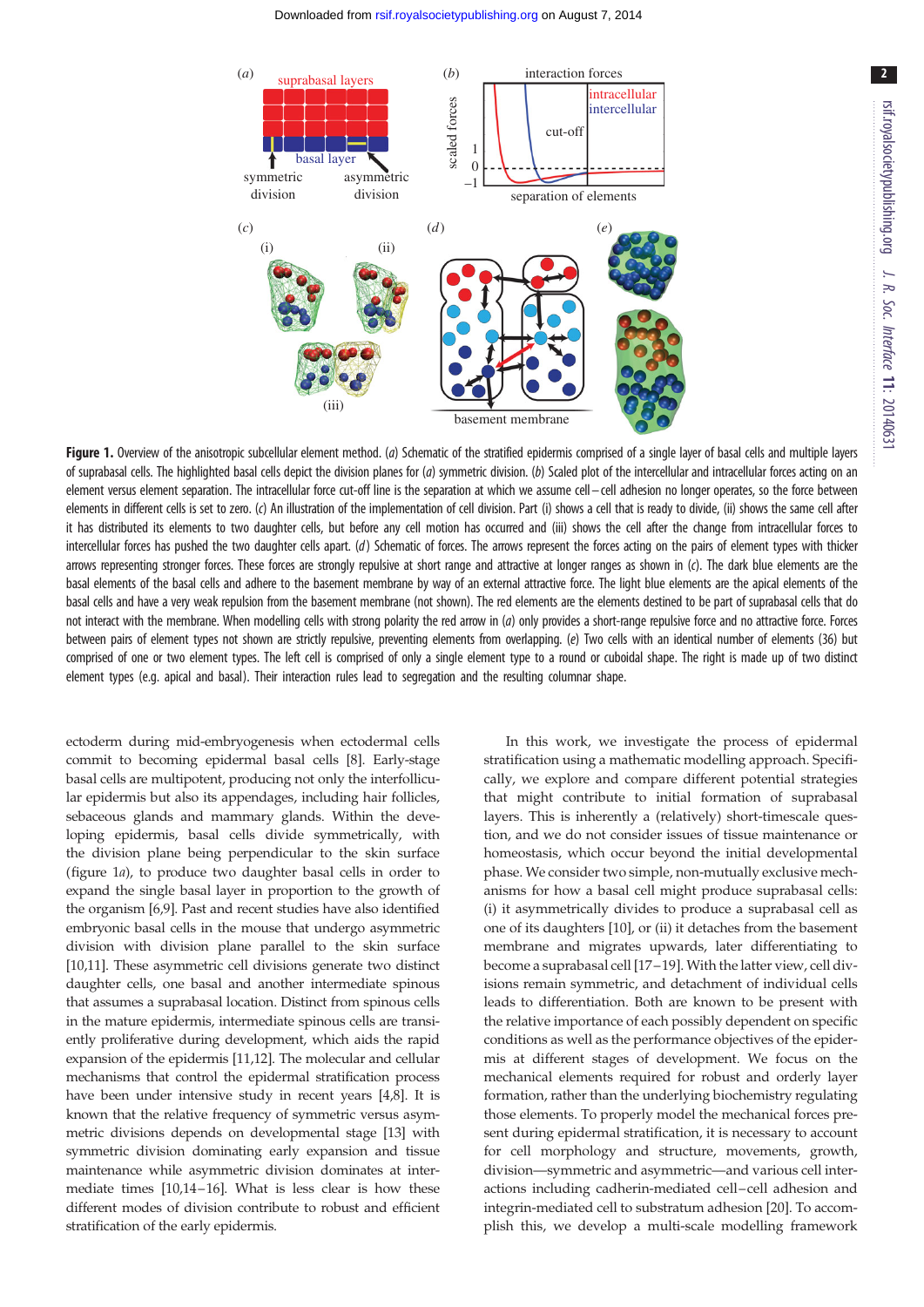capable of incorporating all the discussed features in a modular way, so that differing hypotheses can be modelled and compared.

There are a number of modelling paradigms that can accomplish this to varying degrees. Particle methods [\[21](#page-11-0),[22\]](#page-11-0), where cells are treated as point objects, track motions of cells and account for cell –cell interactions. These benefit from simplicity and numerical efficiency, but do not account for cell morphology and over simplify force interactions. Centre-based methods [[23\]](#page-11-0) extend these and represent cells as deformable ellipsoids. Both effectively endow each cell with three positional degrees of freedom, but centre-based methods endow each cell with three additional morphological or 'shape' degrees of freedom (one for each ellipsoidal axis). Centre-based methods can be extended to account for rudimentary mechanical cell properties such as conservation of size (e.g. volume), but have limited ability to represent more complex aspects of cell –cell interactions, cell –substrate interactions and differing modes of division.

Cellular potts methods (CPM) [\[24](#page-11-0) –[27](#page-11-0)], alternatively known as the Glazier –Graner –Hogeweg model (GGH), are well suited for describing morphology, internal cell structure and complex interactions. These methods however take a probabilistic Hamiltonian approach to modelling cell motions and interactions, and do not directly describe force interactions, which is likely to be critically important in describing cell detachment. An alternative to the CPM is the recently developed subcellular element (SCE) method [\[28](#page-11-0)]. In this framework, each discrete cell is treated as a collection of an arbitrary number of volume elements interacting according to user-defined interactions. This methodology benefits from being grid free, using a more natural representation of forces, and the ability to describe many viscoelastic rheological cell properties [\[29](#page-11-0)]. The SCE method has the added benefit of avoiding many of the complexities associated with Hamiltonian formulations.

This methodology has been used to describe both singlecell dynamics [\[29](#page-11-0)] and multi-cellular systems. In the latter case, it has been applied to the dynamics of epithelial sheets [\[28](#page-11-0)], primitive streak formation in the chick embryo [\[30](#page-11-0)] and the effects of Notch signalling on intracellular gene networks controlling cell division [\[31](#page-11-0)]. In its original form, this methodology described cells as isotropic entities with no internal structure or preferred shape. Harvey et al. [[32\]](#page-11-0) extended this to describe swarming Myxococcus xanthus bacteria as an ordered chain of elements connected by torsion springs. This enforced an indicative bacterial rod-like cell shape that would bend as they collided and return to their original shape. Sweet et al. [[33\]](#page-11-0) extended it to describe platelets as heterogeneous entities with a single internal element surrounded by a shell of connected peripheral elements and subsequently observed the deformations and motions of these cells when subjected to a flow.

To investigate different mechanisms for epidermal layer formation driven by symmetric and asymmetric divisions, we propose an anisotropic extension of the SCE method that accounts for more complex internal cell structure and morphology by representing different parts of the cell with different types of elements that encode distinct mechanical interactions. The method is presented in a general context and used to model the development of a sheet of polarized, columnar basal cells followed by the formation of subsequent layers of cuboidal suprabasal cells. A parallel implementation

of this method is presented along with performance results showing the method can take full advantage of common parallel architectures, dramatically improving performance. Using this model, we show that while both detachment and asymmetric division are capable of giving rise to the stratified epithelial structure, detachment alone leads to highly chaotic development and polar distribution of cell-cell adhesions has the potential to suppress this randomness.

This paper is organized as follows. In §2, we describe the general anisotropic subcellular element (ASCE) method, and the specific biological components that are included in this framework for this application. In §3, a brief description of the implementation of this model is provided. Section 4 describes results of simulations of different model variants, and §5 discusses implications of these results. A technical methods section is included to describe the details of all model variants and their implementation along with providing performance benchmarks.

# 2. Model description

We introduce anisotropic features into the SCE method, which we present next, to extend the original SCE method's capabilities' and account for more complex cell morphologies and intercellular interactions. Like the SCE, in the ASCE method, individual cells are comprised of a collection of volume elements. Unlike the original SCE, we take a view where each element is an object assigned a list of attributes describing it (for example, position is but one attribute). Interactions between pairs of elements representing both intra- and intercellular forces are then dependent on these attributes. The choice of attributes and forces then leads to a self-organized internal structure and evolution of the multi-cellular system.

## 2.1. Anisotropic subcellular element method

In the SCE method, each cell is constructed from a number of discrete 'subcellular elements'  $(X_i)$ , with the number of elements (e.g. degrees of freedom) comprising each cell  $(C_i)$ determined by the level of detail required. The elements of the system interact as an over-damped (no inertia) Langevin system with the force governing the interaction between a pair of elements determined by the distance between them  $(\mathbf{r} = |\mathbf{X_i} - \mathbf{X_i}|)$  and the choice of the force representation (F). Different forces govern interactions between pairs of elements in the same  $(F_{intra}(r))$  cell or in different  $(F_{inter}(r))$  cells [[28,31,33](#page-11-0)]. Evolution of the system is then prescribed by a large coupled system of Langevin equations for all elements.

In the original SCE formulation, each element is assigned two attributes, position and an identifier for the cell it is contained in. The ASCE method extends this approach by assigning to each element additional attributes describing that element's type (where the list of element types is userdefined based on context). With only a single element type, intracellular forces will always be isotropic and in the absence of external forces, cells will always round up to a roughly spherical shape of preferred size ([figure 1](#page-2-0)e, left-hand cell) indicative of the cuboidal morphologies seen in in vitro settings. In the application to come, each basal cell will be comprised of at least two element types with different properties. Elements of different types will be assigned different pairwise intracellular forces that cause the cell to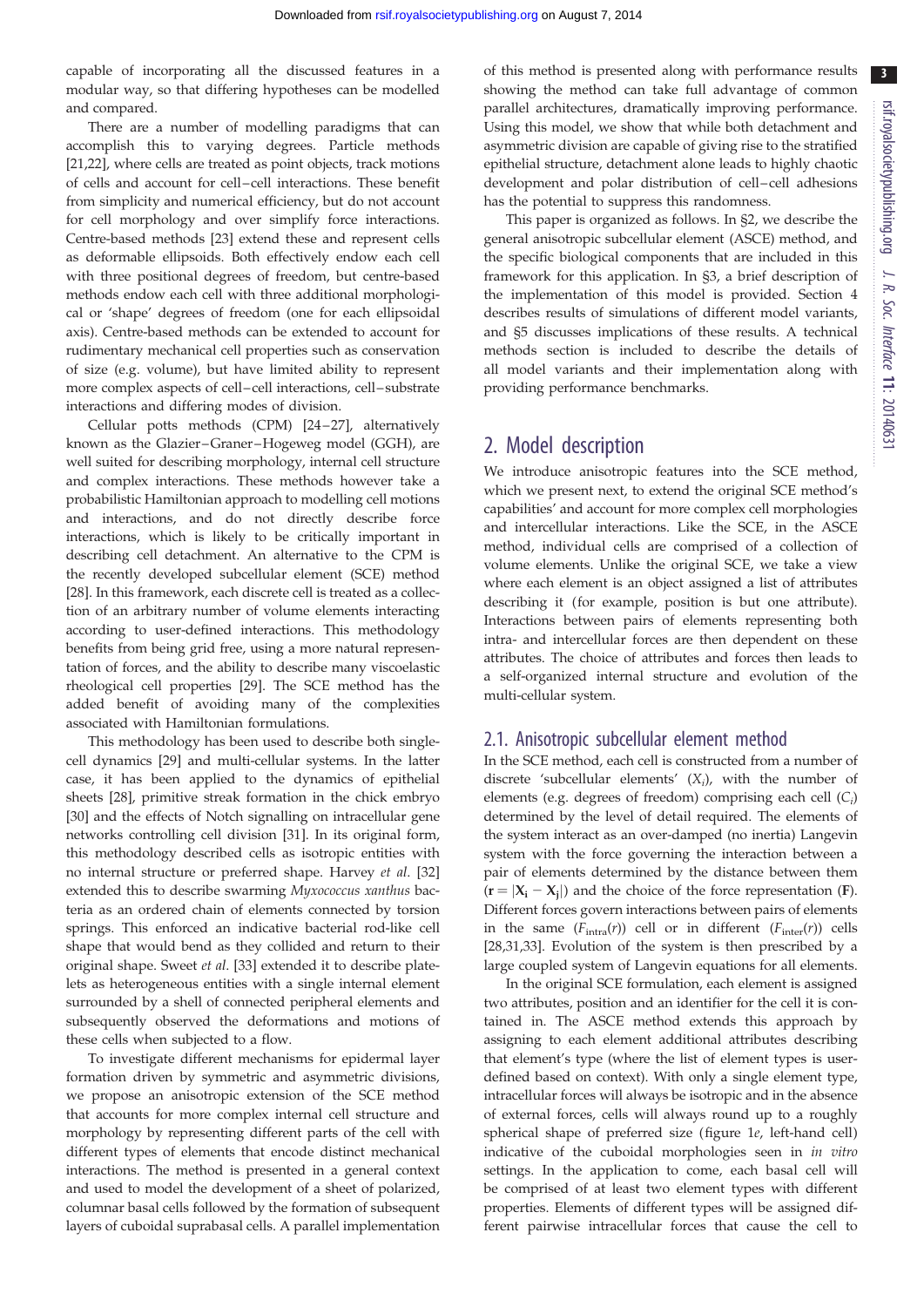self-organize ([figure 1](#page-2-0)e, right cell). Additionally, different element types interact with the environment differently through element-type-dependent intercellular and external forces. The system is now comprised of a collection of elements each with three attributes: position  $(X_i)$ , the cell it resides in  $(c(i))$  and its type  $(\tau(i))$ . The equations of motion for the ASCE method become

$$
\frac{dX_i}{dt} = \sum_{j\in I} F_{c(i),c(j),\tau(i),\tau(j)}(|X_j - X_i|) + F_{\text{extern},\tau(i)}(X_i) + k\eta,
$$

where  $I$  is the set of all elements in the system,  $F$  is a pairwise force interaction between elements  $(i, j)$ ,  $F_{\text{extern}, \tau(i)}$  is any external force that affects that element,  $\eta$  is a normalized stochastic white noise term and  $k$  is a noise magnitude representing the strength of thermodynamic fluctuations. The pairwise force F depends on these attributes and encompasses both intra- and intercellular forces. In cases where this force does not depend on  $(\tau(i), \tau(j))$ , the original SCE method is recovered.

#### 2.2. Model components

We use this framework to construct a model of epithelial layer formation that includes (i) intracellular forces that determine cell shape and polarity, (ii) polarity-dependent intercellular adhesion forces that control cell interactions, (iii) external forces that provide cell–membrane adhesion and (iv) cell growth and division which are also potentially dependent on cell polarity. In simulations not presented, we have also incorporated random apoptosis events as well. This inclusion however served only to augment the net growth rate by the rate of apoptosis and did not affect qualitative results. As it is not clear whether apoptosis is present at this early stage, we have not included it in the following discussion. There are numerous other features present in later developmental stages we do not consider here as well. For example, it has been observed that suprabasal cells in the developed epidermis are nearly twice as large as basal cells [[34\]](#page-11-0), which could have potential effects on detachment rates. This and other properties could easily be incorporated in our extensible modelling framework. However, as it is not clear whether they are present at these early stages, we opt for parsimony.

#### 2.2.1. Cell structure and adhesion forces

Each basal cell is endowed with two element types: basal and apical. Each attracts its own type and exerts a short-range repulsion on the opposite type, leading to a columnar morphology [\(figure 1](#page-2-0)e). We found that approximately 10 elements give enough detail to capture the distinction between columnar cells and cuboidal cells while maintaining computation times that are low enough to run the ensembles of hundreds of simulations (each with hundreds of cells) necessary to assess the influence of randomness on results. A modified Lennard–Jones force is used to model both inter- and intracellular forces, but with different effective ranges and strengths ([figure 1](#page-2-0)b) that, in turn, affect morphology. Some elements within the basal category are further endowed with an attractive force to a fixed basement membrane, mimicking integrin-mediated cell–substrate adhesion. Suprabasal cells are assigned a third element type.

We consider two hypotheses for the form of basal cell-cell adhesion: polar and non-polar. In the former, we assume polarity separates each basal cell into two regions (apical

and basal) with different adhesion properties. Then, only like regions of two different cells can interact, e.g. the apical region of one cell can adhere to the apical region of another but not with the basal region. This is implemented by only allowing attractive intercellular force interactions to occur between elements of the same type. In the latter (non-polar) regime, we assume polarity has no effect on the distribution of adhesion molecules, so that intercellular force interactions are independent of element type. Suprabasal cells are assumed to be isotropic and adhere both to each other and to the apical region of basal cells. A schematic of different pairwise element interactions are shown in [figure 1](#page-2-0)d.

#### 2.2.2. Cell growth, division and differentiation

We assume basal cells grow at a constant rate prior to dividing. To implement growth, two elements are added to each cell at regularly scheduled intervals. For symmetric growth (that is growth that will lead to symmetric division) of basal cells, one of each type of basal cell element (basal and apical) is added to the cell. For asymmetric growth of basal cells, two suprabasal elements are added to the cell. For growth of suprabasal cells, two suprabasal elements are added at each interval. As cell size increases, the probability that division will occur increases. Once a decision to divide is made, the type of division is determined by the make-up of the cell. Cells with only basal (resp. suprabasal) elements divide symmetrically into two basal (resp. suprabasal), cells with a roughly equal number of elements and a division plane roughly perpendicular to the basement membrane. Cells with both element types divide asymmetrically into a basal and suprabasal cell with a division plane at the border between the two element types [\(figure 1](#page-2-0)c). In the cases of cell detachment, differentiation to the suprabasal fate is assumed to occur and this is implemented by reassigning the type attribute of all elements when the cell reaches approximately one cell height from the basement membrane.

## 2.3. Model hypotheses

We consider a number of distinct models with different combinations of hypotheses for the form of cell-cell adhesion and the type of basal cell division. Cell-cell adhesion can be either polar or non-polar, whereas basal cell division can be either symmetric or asymmetric. We consider each of the four possible combinations of these two properties to determine which lead to robust, predictable formation of the stratified epithelium.

#### 2.3.1. Symmetric division with non-polar adhesion

One hypothesis is that all cell –cell adhesions are uniformly distributed over the entire surface of each cell (non-polar) and that all cell divisions are symmetric. In this case, the only possible way for a suprabasal layer to form is for basal cells to detach and differentiate. Detachment can, in principle, be either a controlled process or a random process. If control were present, a signalling cue would have to be temporally regulated, so that the basal layer is sufficiently formed before detachment occurs. Further, it would have to act both locally, so that individual cells detach while leaving their neighbours behind, as well as globally, so that detachment occurs over the entire basal layer with consistent density and the suprabasal layer forms homogeneously. While  $Ca^{2+}$  has been suggested as a possible cue for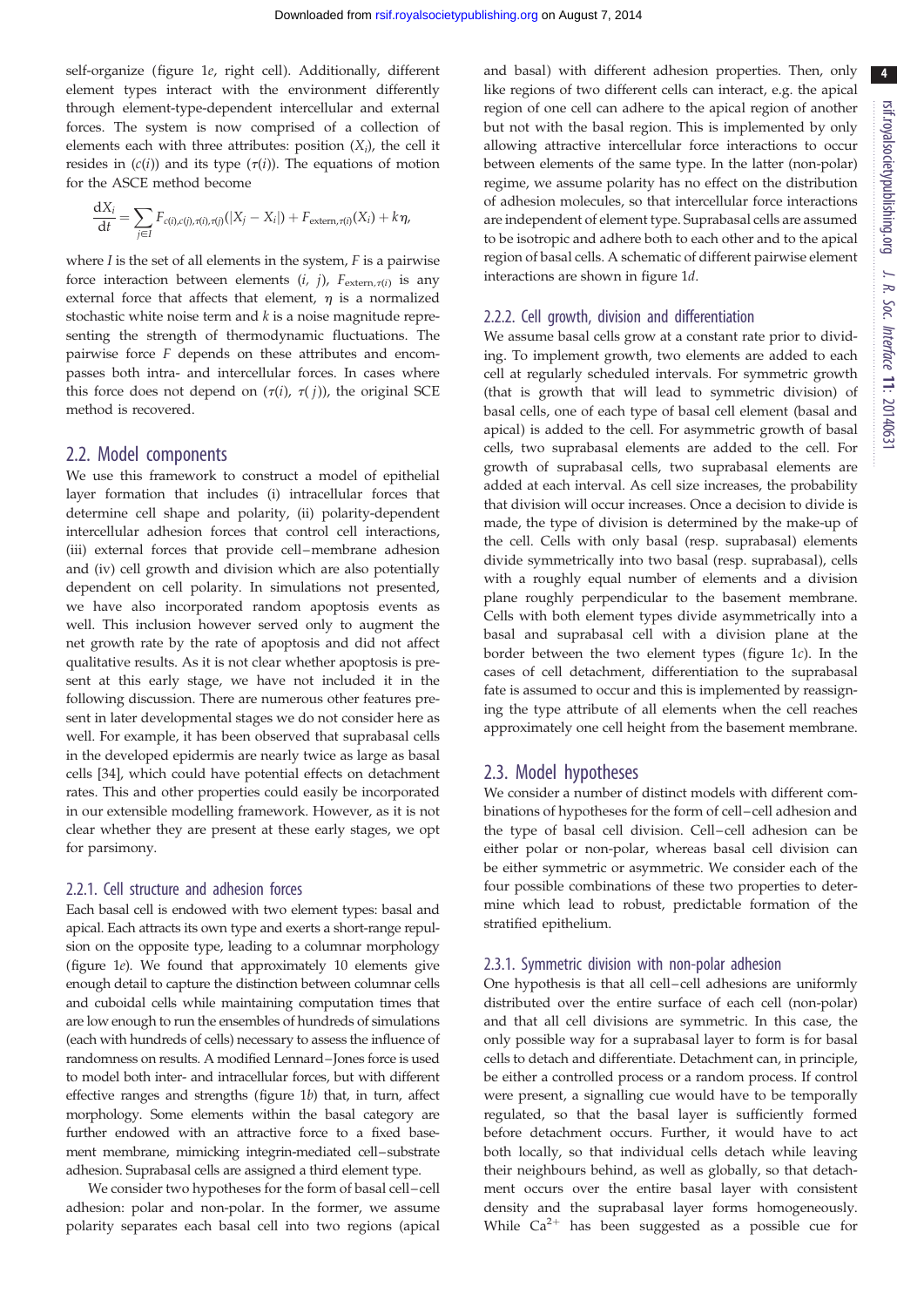<span id="page-5-0"></span>Table 1. Time comparison of running the ASCE method with different numbers of elements for 100 000 timesteps. Each row gives the real time taken to compute 100 000 timesteps of cell movement for a sample system, the first row with eight CPU cores working in parallel, the second for a single CPU, and the third with an older generation GPU. Column 1 gives the times for a system consisting of one element in a single cell. Column 2 is for 10 elements of the same type in a single cell. Column 3 is for 100 elements of the same type evenly divided into 10 cells. Column 4 is for 1000 elements of the same type divided evenly into 100 cells. Column 5 is for 100 cells, each containing five elements of one type and five elements of another type. The first four columns indicate performance for the standard SCE method while the final column (\*) indicates performance for ASCE with two element types.

|                 | one element      | 10 elements      | 100 elements       | 1000 elements     | $12 \times 500$ elements* $^*$ |
|-----------------|------------------|------------------|--------------------|-------------------|--------------------------------|
| eight CPU cores | 0 min 5.612 s    | 0 min $12.44 s$  | 0 min 29.531 s     | 10 min $23,523,5$ | 11 min 41.174 s                |
| one CPU core    | 0 min 4.269 s    | 0 min 5.195 s    | 0 min 57 132 s     | 77 min 33.166 s   | 79 min 54.411 s                |
| GPU             | 0 min $15.128 s$ | 0 min $15,095,5$ | $\mid$ min 8 371 s | 28 min 43.597 s   | 57 min 47.117 s                |

detachment [\[18](#page-11-0)], it is unclear how its action is temporally regulated or if it is a sufficient cue to guide both orderly and robust layer formation. We therefore assume detachment is a random process initiated by local forces and thermal fluctuations rather than a regulated process.

#### 2.3.2. Symmetric division with polar adhesion

In this case, we assume all cell divisions are symmetric, but that cell–cell adhesion is polarized. This is motivated by the possibility that cell–cell and cell–substrate adhesions influence each other [\[35,36](#page-11-0)] and the observation that aPKC and PAR3, which are known to affect localization of cadherin proteins [[37\]](#page-11-0), are polarized in basal cells [\[10\]](#page-11-0). We do not model internal components that give rise to polarity but instead directly assume basal (resp. apical) regions of a cell can form adhesions only with the basal (resp. apical) regions of neighbouring cells. With these hypotheses, the only source of suprabasal cells is still detachment followed by differentiation.

#### 2.3.3. Switch from symmetric to asymmetric division with (non)polar adhesion

As discussed above, an alternative mechanism is that suprabasal cells result from asymmetric division of basal cells rather than detachment and differentiation. In this case, symmetric division of basal cells is still required to populate the basal layer and a signal would be required to initiate the switch from symmetric to asymmetric division. A temporal switch from mostly symmetric cell divisions to mostly asymmetric cell divisions indeed occurs coincidentally with the onset of epidermal stratification in mouse embryos [[6](#page-11-0)]. Rather than model a specific molecular switch responsible for this change, we pre-assign it to occur when the basal layer reaches a predetermined size. Again, either non-polar or polar adhesion is possible and will be investigated. While suprabasal cells would result from basal cell division in this case, it is still conceivable that detachment followed by differentiation is the source of some portion of suprabasal cells.

### 3. Implementation

The mathematical formalization of this model takes the form of a large, stiff system of coupled ordinary differential equations. We use a second-order Runge–Kutta method to evolve this dynamical system and calculate the motion of the elements. We discretized the time evolution of the system dynamics, so there are approximately 3300 time steps per unit time, which is defined as the mean time for a single-cell division. This was chosen to be as course grained as possible without affecting simulation results. Because cell growth happens on a longer timescale than cellular dynamics, we fix the discrete growth steps to occur every 1000 time steps, see Methods for further detail.

By far, the most computationally intensive component of this method is computation of the pairwise force interactions, which scale as  $O(N^2)$ , where N is the number of subcellular elements in the system. In this application, this scaling is exacerbated by the fact that as the system evolves, cell numbers and hence N increase. Fortunately, this step is highly parallel, which has been exploited in past implementations of the original SCE [[31](#page-11-0)]. While the extra complexity of the ASCE creates difficulties for GPU implementation (table 1), the computation can still be distributed over multiple CPUs. To exploit this, the force calculation task is implemented using OpenCL libraries, whereas less intensive serial tasks are performed in  $C++$ . We note that OpenCL uses a just in time compiler and detects the available resources at the time of execution prior to distributing the workload. Combined with the modular structure of this implementation, this enables simple adjustments to force files to be made without the need to recompile the main program. So, hypothesized model components and force interactions can be easily interchanged or modified. For the interested readers, a compilable version of the program used for our simulations can be found at [http://cmcb.math.uci.edu/ASMC3D.html.](http://cmcb.math.uci.edu/ASMC3D.html)

### 4. Results

Given the array of possibilities for how cells divide, adhere to each other and adhere to a basement membrane, we use this highly flexible methodology to investigate which combinations of properties give rise to orderly layer formation. Specifically, we investigate the four models described in §2.3. All simulations begin with a single basal cell undergoing symmetric growth/division to establish a basal layer. For computational tractability, we consider a small section of the epithelium containing on the order of hundreds of cells rather than the entire epithelium. To keep layers from expanding laterally without bound, walls that constrain cell movements to this patch are included to mimic contact with identical adjacent sections.

## 4.1. Symmetric division with non-polar adhesion leads to unpredictable stratification

We first consider the hypothesis that all divisions are symmetric, adhesions are uniformly distributed on the cell membrane, and suprabasal cells result from detachment of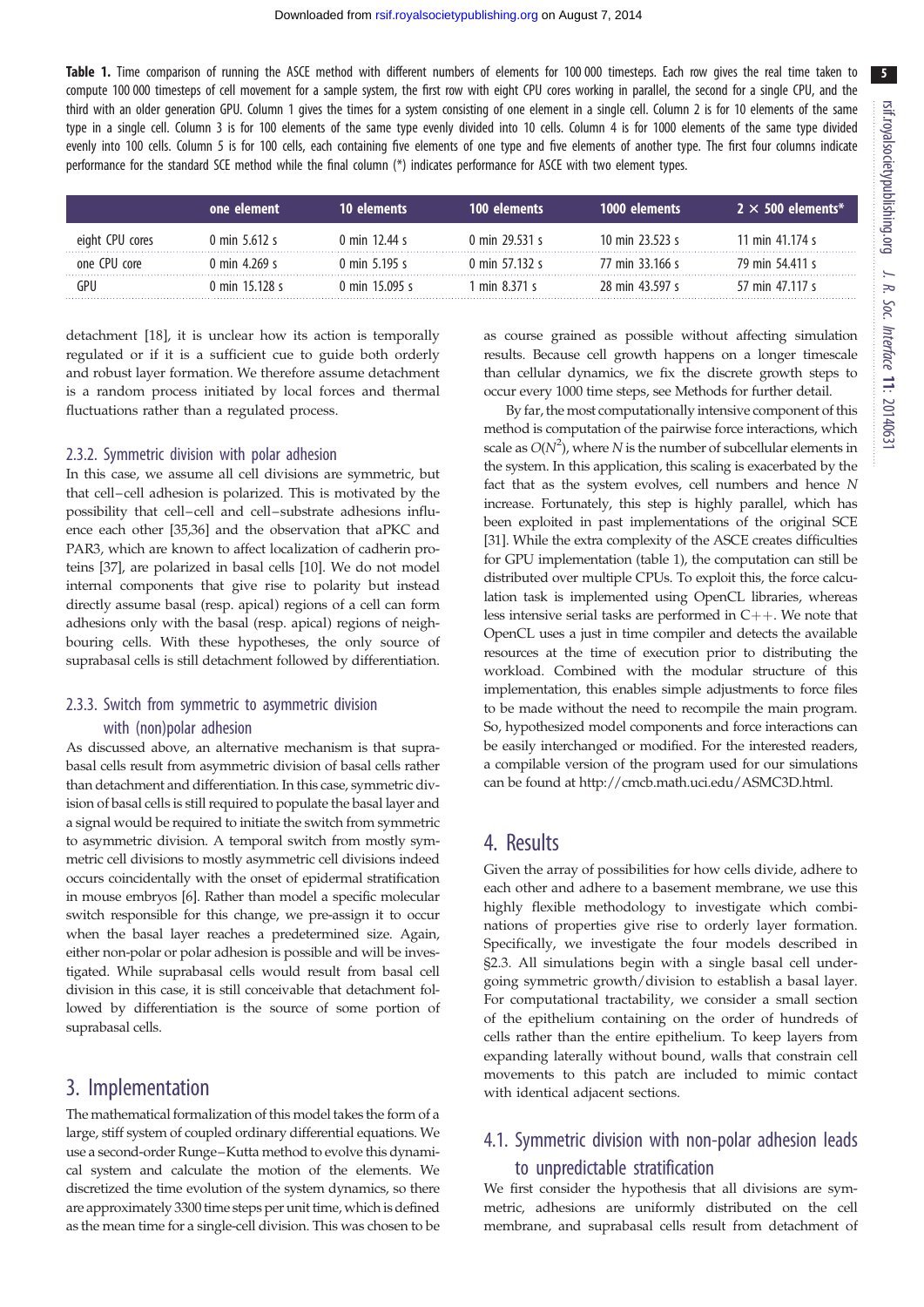

Figure 2. Time course images of layer formation from symmetric cell division.  $(a-c)$  Snapshots from a simulation where the first basal cell detachment occurs early. Because delamination occurred only in one area, the resulting second layer is concentrated in that area. Times: 3.2, 6.2 and 9.2 (time step 10.5 k, 20.5 k, 30.5 k).  $(d-f)$  An example where the first delamination occurs relatively late. The resulting second layer is patchy, lagging behind the upper layer in terms of growth. Times: 5.9, 7.4 and 8.9 (time step 19.5 k, 24.5 k, 29.5 k).  $(q-i)$  Example where detachment occurs in two locations at different times, leading to a patchy and uneven second layer. Times: 5.9, 7.7 and 9.2 (time step 19.5 k, 25.5 k,30.5 k).

basal cells. We find that while cell detachment leads to the development of multiple layers (figure 2), the location and more importantly timing of suprabasal layer formation is unpredictable. The stochastic effect of division and detachment leads to substantially different outcomes under identical simulation conditions (figure 2). To determine the extent of the timing variability, we performed an ensemble of 100 simulations each subjected to the same conditions and mechanics. Assuming the strength of cell–cell adhesion relative to cell– substrate adhesion affects local forces and in turn detachment, we replicated this ensemble simulation at logarithmically spaced values of cell–cell adhesion strength [\(figure 3](#page-7-0)).

On average, both layers grow roughly exponentially. The growth rate of the basal layer (depicted by the logarithmic slope in [figure 3](#page-7-0)b), however, is lower than that predicted by the division rate parameters, whereas the rate for the suprabasal layer is larger than expected. So, the suprabasal layer is continuously receiving cells from the basal layer. We also see significant variability in the number of cells in each layer at the final time, independent of adhesion strength. Adhesion strength does however have a profound effect on layer formation. Figure  $3a,d$  shows that when cell-cell adhesions are weak, a large basal layer forms with few cells occupying the suprabasal layer. When it is strong, the suprabasal layer outgrows the basal layer.

To further characterize the effects of adhesion strength on detachment, we performed an ensemble of 1000 simulations and recorded the time to the first detachment event in each case [\(figure 3](#page-7-0)f). On average, the time to first detachment decreases as cell–cell adhesion strength increases. From a

modelling standpoint, this results from the fact that cell–cell interactions are the only source of vertical forces capable of opposing cell–substratum adhesions. Interestingly, decreased adhesion strength leads to a substantial increase in the variability of detachment times. So while lower cell–cell adhesion on average promotes the formation of a basal layer ([figure 3](#page-7-0)a), this comes with a commensurate increase in the unpredictability of layer formation. The extent of this unpredictability is demonstrated in [figure 3](#page-7-0)c where the number of basal cells at the end of two specific simulations varies by a factor of more than five.

We also quantified the level of spatial variability in the layer formation process. To do so, we tracked the centre of mass of each cell (in the planar  $x,y$ -coordinates) and determined the maximal distance between suprabasal cells at the first time point when five suprabasal cells are present. We further determined the characteristic distance between two basal cells (e.g. the cell diameter) and normalized the maximal distance accordingly. This provides a measure of patchiness, where large maximal separations correspond to detachments in disparate locations. Results [\(figure 3](#page-7-0)d inset) show a substantial variability of this maximal distance, which ranges from two to seven cell diameters. To provide a relative scale, the mean number of basal cells present at the measured time point is 43. If placed in a square arrangement, a crude estimate for the size of the tissue is approximately 6.5 cell diameters in each direction. So, this mechanism gives rise to significant spatial patchiness.

Interestingly, we also note there is considerable deviation from exponential growth for the basal cell numbers as time progresses, especially in the large adhesion regime ([figure 3](#page-7-0)b), suggesting increased detachment at larger cell numbers. Cell division and growth each produce a local pressure on the cells around them that contribute to detachment. When cell numbers are low, this pressure can be dissipated through the movement of the relatively few surrounding cells. When large numbers of tightly packed cells are present, however, it becomes more difficult to quickly dissipate a transient increase in local pressure through displacement, because more cells must be displaced, and the energetic path of least resistance would be to detach. The resulting increase in cell –cell forces thus promotes detachment. To verify that it is these local pressures rather than global pressures (resulting from the confining walls) that are responsible for this longer time deviation, we have performed identical simulations with the walls spatially confining the system removed. Results (not presented) show only a marginal reduction in final cell numbers and detachment rates. Thus, it is local proliferative pressures rather than global confinement pressures that are driving detachment. Given the level of temporal and spatial randomness observed here, we reject this as a model for robust, predictable layer formation.

# 4.2. Polar cell – cell adhesion distribution coupled with symmetric division reduces unpredictability but hinders formation of suprabasal layers

We now consider the effect polar adhesion has on layer formation and in particular robustness and predictability of its formation. In this case, detachment of basal cells is almost completely abrogated (figure  $4a,b$ ). Thus, polar adhesion nearly eliminates the intrinsic variability associated with randomized early detachment. Further, this is nearly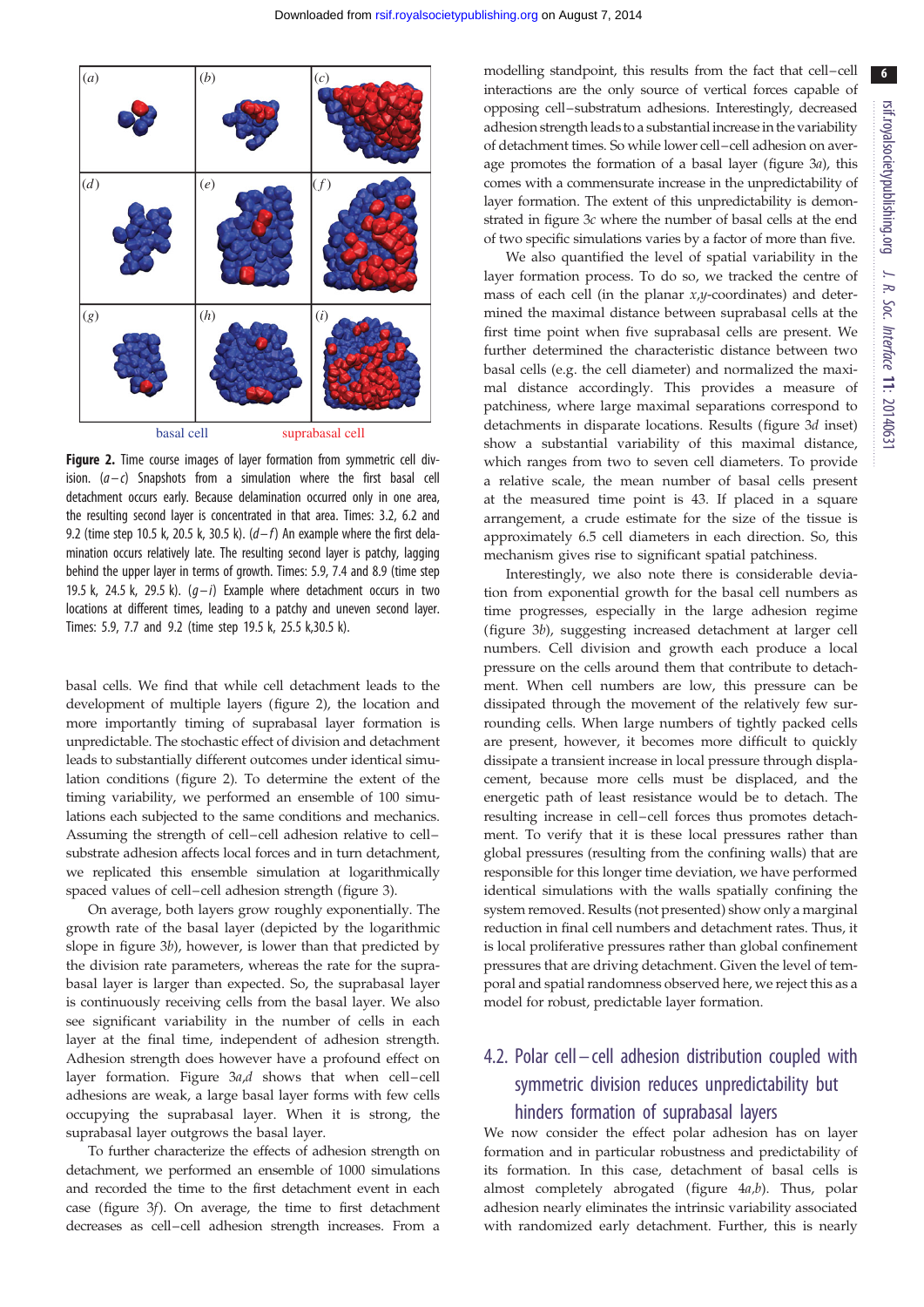<span id="page-7-0"></span>

Figure 3. Symmetric cell division coupled with detachment. Time course data for the number of basal and suprabasal cells when all cell division is symmetric and layer formation results from delamination and subsequent division of basal cells.  $(a,d)$  Time course of simulation mean and variance data showing near exponential growth for both basal and suprabasal cell layers. The *inset* in  $(d)$  shows the maximal separation between two suprabasal cells at the first time point when five suprabasal cells are present. The data are normalized by an indicative cell diameter, so that separations are reported in normalized units of cell diameters. (b,e) Log<sub>10</sub> plot. Black line depicts the slope in log space (exponential growth rate) predicted based on simulations parameters. (c) Dashed (respectively full) curves represent cell numbers for the individual simulation that terminates with the maximal (resp. minimum) basal cell number. (f) Measure of the time to first basal cell detachment for different cell–cell adhesion strengths. Mean and variance are computed over 1000 simulations.



Figure 4. Asymmetric cell division coupled with polar adhesion. (a) Time course data for the number of basal and suprabasal cells when cell-cell adhesion is polarized and asymmetric cell division occurs once the basal layer reaches 100 cells in size. Mean and standard deviation of 100 simulations with  $a = 10^{-3}$ . .  $(b,c)$  Mean and variance of cell numbers at three time points for different values of cell – cell adhesion strength.  $(d-f)$  Time course images for layer formation via asymmetric cell division. Times: 6.2, 9.2 and 10.4 (timestep 20.5 k, 30.5 k, and 34.5 k).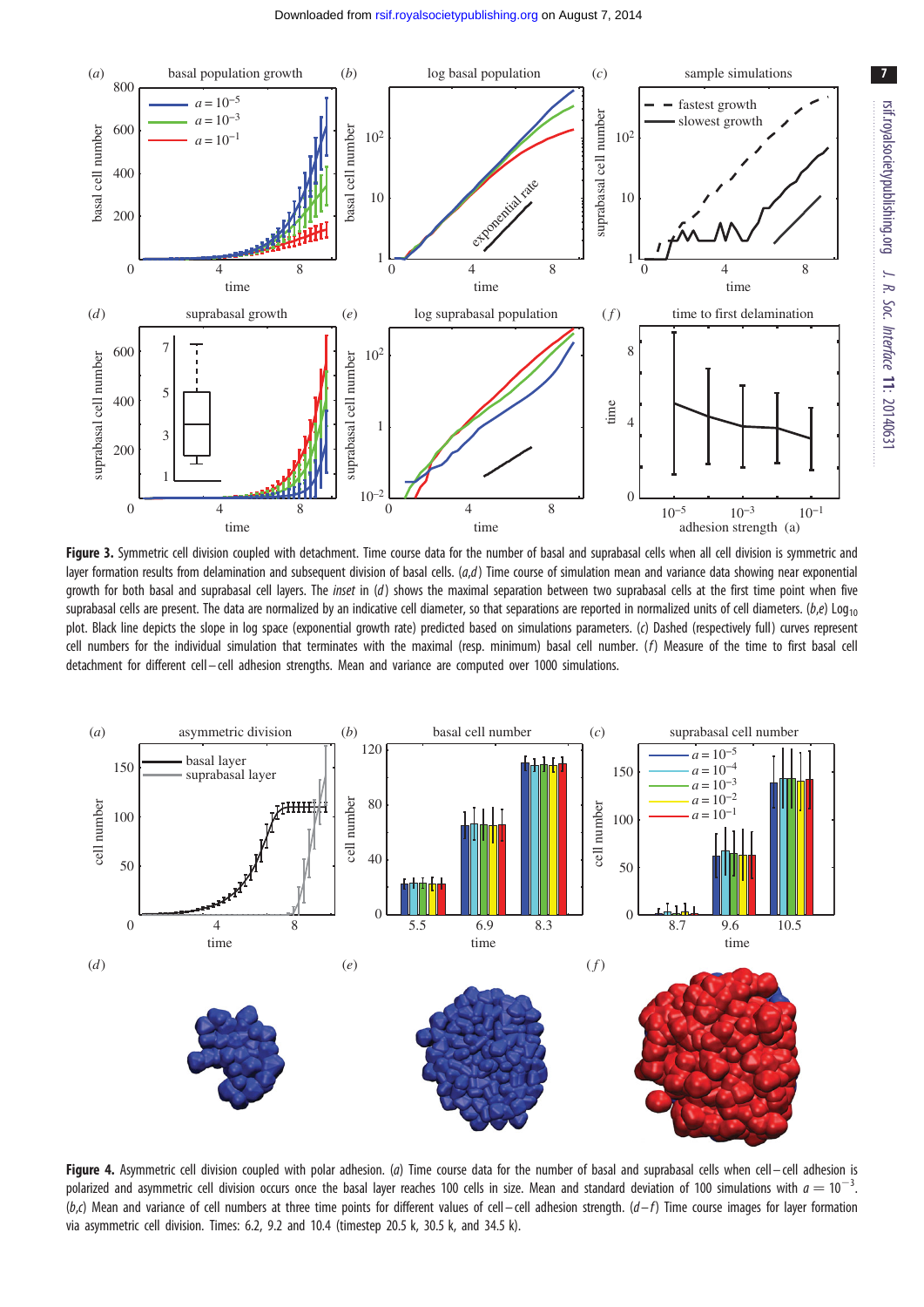independent of adhesion strength ([figure 4](#page-7-0)b,c). While this reduction in variability makes things more predictable and ensures consistent formation of a basal layer, the lack of randomized detachment hinders formation of subsequent layers. This defect is reminiscent of the p63 knockout (in mice) phenotype where development of suprabasal layers is severely impaired [[5,38](#page-11-0)]. Interestingly, this mutation also completely abolishes asymmetric division [[10\]](#page-11-0), consistent with our results. Of course, once the basal layer is fully populated the only way to grow is up. Thus, continued proliferation will inevitably lead to random detachment and unpredictable layer formation similar to the symmetric, non-polar case (data not shown). We thus reject this as a model for layer formation and more generally suggest layer formation does not result from detachment and differentiation of basal cells.

# 4.3. Polar distribution of cell – cell adhesions coupled with a developmental switch to asymmetric division leads to robust, predictable stratification

We now consider the situation where an individual basal cell undergoes symmetric division until a threshold is reached. In simulations, this threshold directly depends on the number of basal cells (arbitrarily set as 100 cells). Once this threshold is reached, asymmetric division is implemented. In this setting, both isotropic and polarized adhesions are plausible. The switch to asymmetric division does not however affect detachment dynamics prior to that switch. The assumption of asymmetric division cannot therefore remove the unpredictability associated with non-polar adhesion. For this reason, we consider only the hypothesis that basal cell–cell adhesions exhibit a polar distribution, which was shown earlier to suppress detachment.

An ensemble of 100 simulations at logarithmically spaced adhesion strengths are again performed ([figure 4\)](#page-7-0). An initial exponential growth phase of the basal layer with a rate that very closely matches that prescribed by the division rate constants indicates very little detachment at any adhesion value. Non-zero values for the suprabasal size indicate there is a small amount of detachment, though only 1-10 cells per simulation have on average been accumulated in the suprabasal layer by the time asymmetric division is initiated, an order of magnitude fewer than the number of suprabasal cells resulting from detachment in the symmetric, non-polar case.

Once the threshold is reached, growth of the basal layer stops and after a growth-related lag, a suprabasal layer forms. [Figure 4](#page-7-0)a,c shows considerable variance in the size of the suprabasal layer at specific time points. This however is related to variability in the time at which the threshold is reached rather than unpredictability of the underlying detachment process. This randomness does not grow with time and is not influenced by cell density. Thus, the two layers form in an orderly fashion (figure  $4d-f$ ) with the only source of unpredictability related to the precise timing of the switch from symmetric to asymmetric division, which is likely to be tightly controlled by external factors.

#### 4.4. Formation of multiple layers

We have thus far found that polarized adhesion coupled with a switch from symmetric to asymmetric division leads to predictable formation of a single layer. This combination of mechanisms also leads to robust formation of multiple layers (figure 5). Here,



Figure 5. Growth of multiple suprabasal layers from a single basal layer.  $(a-d)$  Snapshots of a simulation at times 0.3, 4.5, 6.3 and 19.7 (timestep 1 k, 15 k, 21 k, 65 k). By time 4.5, the first suprabasal layer has formed, and by time 19.7, the stratified structure is evident. Alternative simulations with the same parameters lead to similar results.

we see a basal layer giving rise sequentially to multiple wellformed suprabasal layers. In contrast, the detachment-driven mechanism leads to highly heterogeneous distribution of cells in the layer resulting from strong stochastic variation.

## 5. Discussion

Epidermal development requires the formation of multiple stratified cell layers. We developed a multi-scale modelling framework to investigate the importance of and interactions between various biophysical factors involved in this process. In particular, we investigate the roles of asymmetric division and detachment/differentiation of basal cells in tissue stratification. Asymmetric division of the embryonic basal cells has been well documented, and its underlying molecular basis has been studied [\[10\]](#page-11-0). Experimental evidence supporting basal cell detachment, however, has largely come from in vitro studies [[17](#page-11-0)–[19](#page-11-0)]. As such, the in vivo significance of physical cell detachment, and more generally the role of mechanical cell–cell interactions are less understood. Furthermore, it is particularly difficult to probe the involvement of mechanical interactions experimentally given the difficulty of both measuring and manipulating those interactions. Our computational modelling results now offer important insights into this issue, and suggest asymmetric cell division to be a more advantageous mechanism than cell detachment in robustly producing a multi-layered epidermis. Furthermore, the methodology that we developed offers a useful framework to explore additional, more complicated scenarios and to generate new hypotheses that can be tested experimentally in the future.

Our simulation results show that layer formation driven solely by detachment is both highly unpredictable and irregular. This randomness is inherent in the source of detachment itself. We find that the cause of these detachments is local pressures induced by proliferation and growth. Because the timing of cell divisions and the subsequent chance of detachment are both somewhat random, the layer formation process itself is random and irregular. Further, manipulating the strength of cell-cell interactions does not rescue orderly layer formation.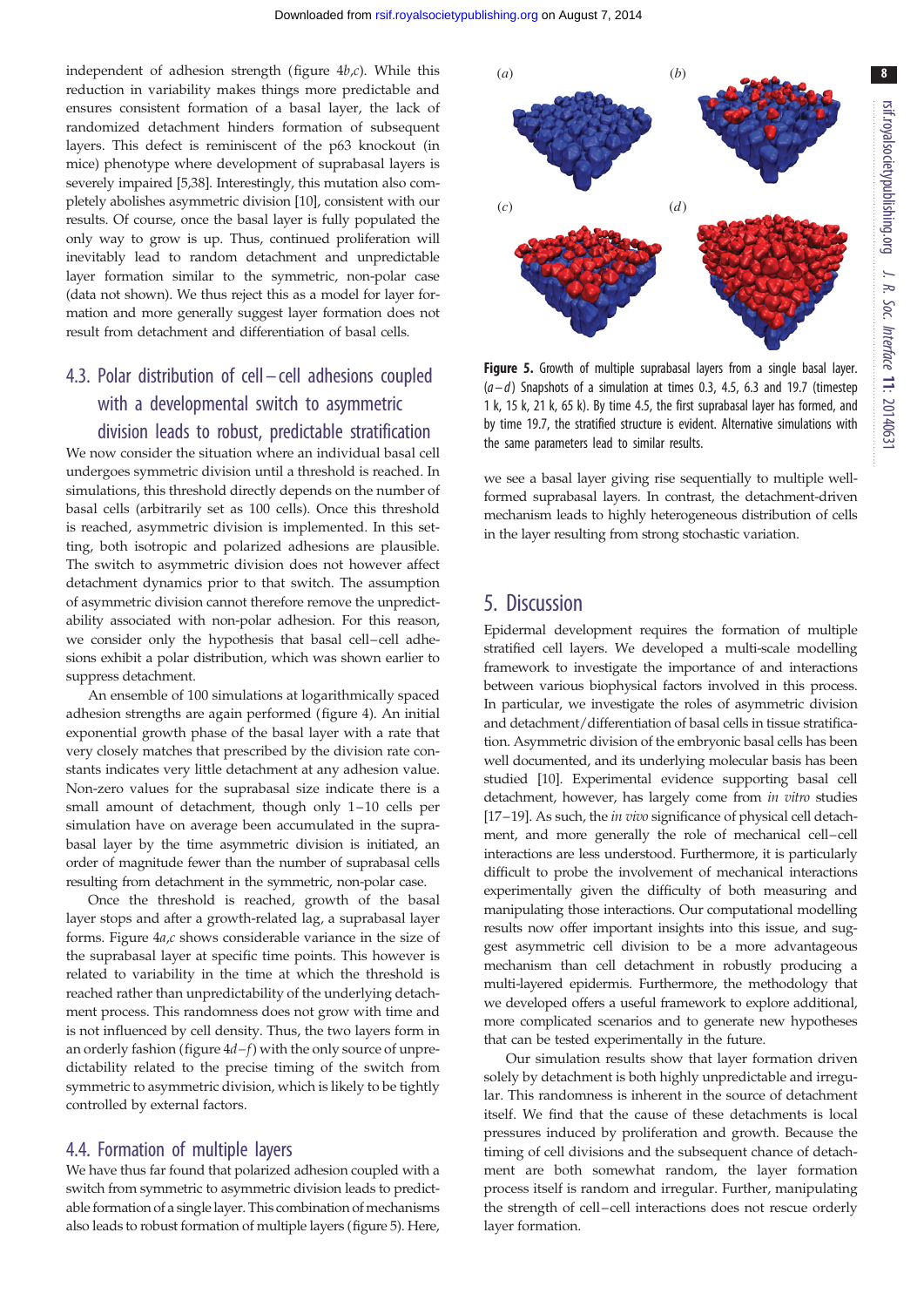Asymmetric division does lead to robust, predictable layer formation, consistent with observations that asymmetric division is present during both the development [\[10](#page-11-0)] and maintenance [\[39](#page-11-0),[40\]](#page-11-0) of epidermal tissue. This however requires that the tendency for basal cell detachment to be suppressed. While manipulating cell-cell adhesion strengths does not alleviate this stochastic effect, we found polarized distribution of cell –cell adhesions to be highly effective at doing so. It is unclear what might be responsible for this feature, but asymmetric localization of polarity determinants such as the PAR complex has been observed in these cells [\[10](#page-11-0)], which could potentially affect localization of cadherins or other adhesion proteins. We thus propose that basal cell polarity serves not only to promote asymmetric division, but also to suppress unpredictability arising from randomized detachment of basal cells from the basement membrane.

It is important to note however that while asymmetric division may be the primary source of suprabasal cells, symmetric division of basal cells remains present during development and is vital to expanding the epidermis as the organism grows [\[6,9](#page-11-0)]. Adhesion polarity could thus represent a novel mechanism that allows the developing organism to robustly balance the needs of expanding the proliferative basal layer while at the same time forming subsequent protective layers. While it is challenging to measure cellular forces directly, observations of the subcellular localization of adhesion proteins (e.g. cadherins) would provide an indirect test of this hypothesis.

We also presented a highly flexible, multi-scale, stochastic modelling framework, referred to as the anisotropic subcellular element (ASCE) method. In this application, a range of assumptions on the internal structure of individual cells and the interactions between them were incorporated while maintaining the tractability and efficiency needed to observe dynamics of the resulting tissue comprised of hundreds of cells. Like the SCE method, this methodology benefits from (i) simple problem descriptions, because interactions are described directly by forces and (ii) parallelizability allowing for dramatic computation speedups in cases where many cells are involved. Unlike the standard SCE method, the ASCE is also (iii) highly flexible, allowing the user to account for more complex intra- and intercellular dynamics. This extension will likely be useful in other applications where either complex cell morphologies or multiple interacting cell types are present. The next step in this direction is to provide an efficient graphics processing unit (GPU) implementation of the ASCE method to take advantage of the hundreds to thousands of parallel processors available on modern GPUs.

## 6. Methods

#### 6.1. Element types and interactions

For this model of epidermal growth, we used three element types, two types for the basal cells and one for the suprabasal cells. Within each cell, each type of element forms strong shortranged bonds with elements of the same type, and weaker long-ranged bonds with elements of other types to hold the cell together. This discrepancy leads to aggregation of the individual element types and the resulting columnar morphology of basal cells. The full details of the interactions between elements are shown in [table 2](#page-10-0).

#### 6.2. Potentials and forces

The SCE method [[28\]](#page-11-0) used Morse potentials to determine both intercellular and intracellular forces. In addition to Morse potentials, other papers have used spring potentials [\[32,33\]](#page-11-0) or Lennard– Jones potentials [[33\]](#page-11-0) to describe the forces between elements. The Lennard– Jones potential, also known as the 12–6 potential, has the form  $D_e((r_e/r)^{12} - 2(r_e/r)^6)$  and like the Morse potential was originally used to describe the force between neutral atoms. The force generated by this potential is  $F(r) = 12D_e((r_e/r)^{12}(1/r) - (r_e/r)^{6}(1/r))$ . The first term of this force provides a strong repulsion that gives the elements volume and prevents their overlap. The second term is a longer-range attractive force that provides adhesion between elements and cells. The equilibrium separation  $r_{e}$ , is the separation at which the force transitions from a repulsive force to an attracting force. This determines element 'size' and the separation between cells that are adhered to one another.

We use a modified Lennard– Jones-type potential for our model because it provides several distinct advantages over the Morse potential. The Lennard– Jones potential provides a repulsive force that increases to infinity as the separation of the elements goes to zero, giving each element a more distinct volume. Another advantage is that Lennard– Jones-type potentials provide more versatility than the Morse potential. The Morse potential has only two control parameters, the potential well depth and equilibrium separation. By viewing the exponents on each term in the Lennard–Jones potential as parameters however, it has two additional parameters to separately adjust the rates at which the repulsive force and attractive force increase and decrease. Unlike the attraction between neutral atoms, cell–cell adhesion does not drop off quickly over very short ranges. To include this in our model, we increased the effective range of the intracellular potential by changing the attractive term of the Lennard–Jones potential to  $r^{-3}$  [\(table 2](#page-10-0)). Although this change had the desired effect of reducing the sharp drop off of the attractive force past the equilibrium distance, it increased the effective range of the force to several cell lengths. Because cadherin-mediated cell–cell adhesion acts only over short distances, we added a range cut-off to intercellular forces after which the force drops to zero. In the polar adhesion regime, this range cut-off is set to be the equilibrium distance for interactions between elements of opposite types, so that there is never an attractive intracellular force between these elements, but the volume defining repulsive force remains intact.

The full list of the forces governing the interactions of the elements can be found it [table 2](#page-10-0). The specific parameters here are not derived from physical measurements. The subcellular elements comprising an individual cell are not representative of physiological structures. We thus chose intracellular force parameters that produce a stable cell and take the resulting cell size as a base length scale for the system. Further, adhesion forces are very difficult to measure and the concept of cell –cell separation is not precisely defined in the subcellular element framework (because the model cells do not have a well-defined membrane surface). We thus chose intercellular forces and parameters to maintain cell separations considerably smaller than the unit cell length scale of the system.

#### 6.3. Cell growth and division

As discussed in §2.2.2, cell growth is implemented by adding elements of the appropriate type to each cell at 1000 time step (approx. one-third of the cell cycle length) intervals. When a basal cell is preparing for symmetric division, it has one membrane adhering basal element added at the centre of the basal section of the cell and apical element added at the centre of the apical portion of the cell. If it is preparing for asymmetric division, it will have two suprabasal elements added to its apical end. Suprabasal cells (which only undergo symmetric division)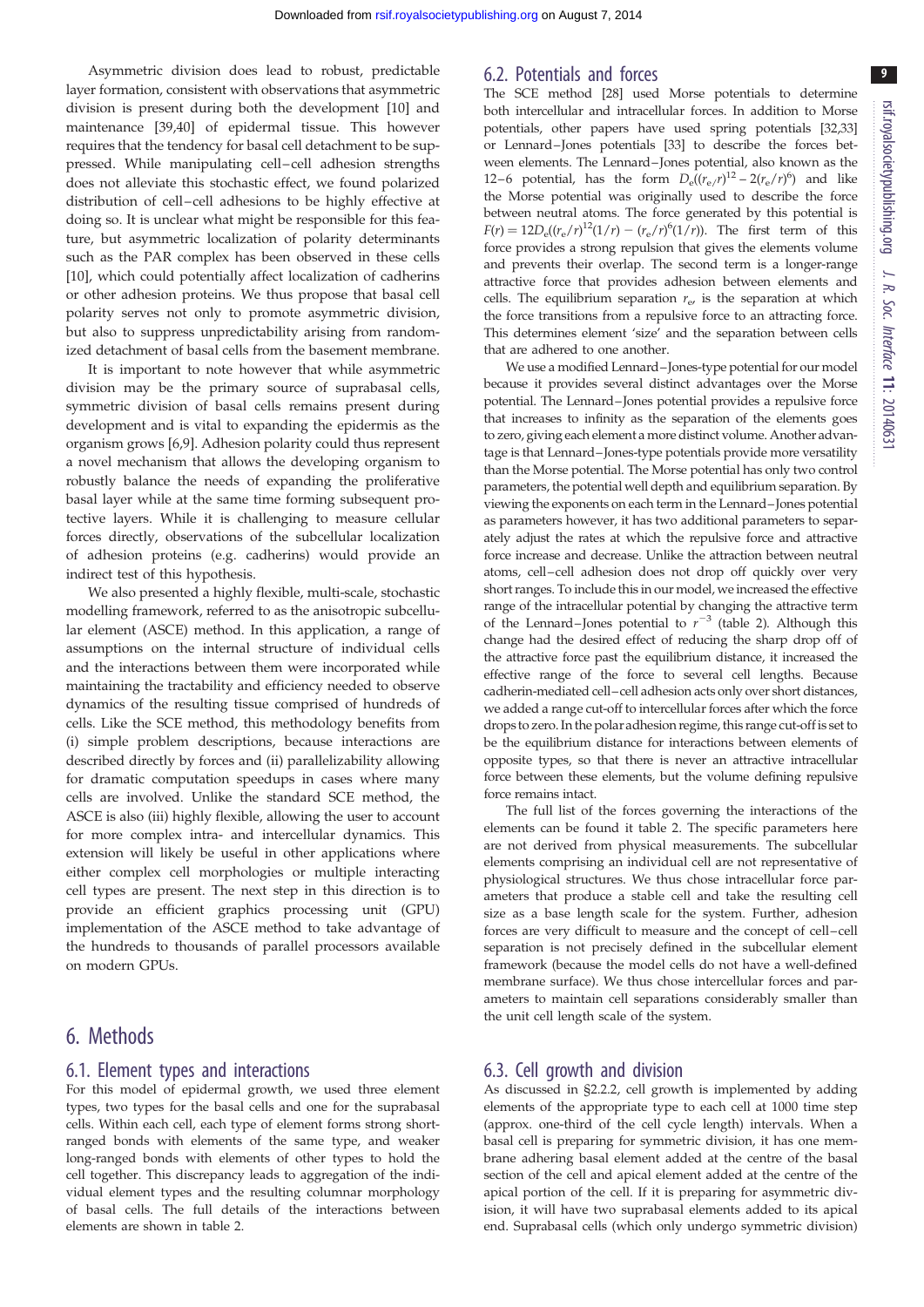<span id="page-10-0"></span>Table 2. Forces used for element to element and element to membrane interactions. Column 1 lists the force being described. Column two is the equation used to calculate the force, where r is the distance between elements or between an element and the basement membrane. Column 3 gives the distance at which a force is set to zero because the interaction is out of range. Column 4 gives the equilibrium separation resulting from the force. Column 5 gives the maximum attractive strength that the force attains.

| force                                                                   | equation                                     | cut-off<br>distance | equilibrium<br>separation | maximum<br>attraction |
|-------------------------------------------------------------------------|----------------------------------------------|---------------------|---------------------------|-----------------------|
| basal cell element (basal) to membrane                                  | $30((2.5^{12}/r^{14}) - 1)$                  | none                | 2.19                      | 30                    |
| basal cell element (apical) to membrane                                 | $min(0.04 - 0.005r, 0)$                      | none                |                           |                       |
| suprabasal element to membrane                                          | $min(3 - 0.5z, -0.1)$                        | none                |                           | 0.1                   |
| basal cell element to basal cell element<br>(same type, intracellular)  | $((2.2^{12}/r^{14}) - (2.2^{3}/r^{3}))$      | none                | 1.91                      | 0.794                 |
| basal cell element to basal cell element<br>(same type, intercellular)  | $0.001$ $((2.5^{12}/r^{14}) - (2.5^6/r^8))$  | 3.5                 | 2.5                       | $3.25 \times 10^{-5}$ |
| basal cell element to basal cell element<br>(cross type, intracellular) | 0.8 $((3^{12}/r^{14}) - (3^6/r^6))$          | none                | 2.28                      | 1.26                  |
| basal cell element to basal cell element<br>(cross type, intercellular) | 0.0002 $((3.5^{12}/r^{14})$ - $(3.5^6/r^8))$ | 5.5                 | 3.5                       | $3.32 \times 10^{-6}$ |
| suprabasal cell element to suprabasal cell<br>element (intracellular)   | $2((2.0^{12}/r^{14}) - 1)$                   | none                | 1.81                      |                       |
| suprabasal cell element to suprabasal cell<br>element (intercellular)   | $((3.2^{12}/r^{12}) - (3.2^{3}/r^{3}))$      | 3.8                 | 3.2                       | 0.472                 |
| suprabasal cell element to basal cell element<br>(intercellular)        | $((2.0^{12}/r^{12}) - 1)$                    | none                | 2.0                       |                       |
| suprabasal cell element to basal cell element<br>(intercellular)        | $((4.3^{12}/r^{12}) - (4.3^3/r^3))$          | 5.5                 | 4.3                       | 0.472                 |

have two suprabasal elements added to them at the cell centre plus a small random offset preventing them from being added at exactly the same location, which would produce large forces that cause numerical issues. The new elements are likely to be placed closer than the equilibrium separation to other elements, in this case, the strong repulsive forces provided by the Lennard – Jones potential will quickly cause the elements in the cell to rearrange to accommodate the new elements. Every time a pair of elements is added to a cell there is a chance it will divide. If after growth the cell has eight or fewer elements, the probability of division is zero; otherwise, the probability of division given by  $p = 0.1$  ( $n - 8$ ), where *n* is the total number of elements in the cell in the case of symmetric division, and the number of suprabasal elements present in the cell for basal cells undergoing asymmetric division.

Implementation of division is a natural process in the ASCE method. For a symmetrically dividing cell, once the axis of division is determined, the elements of the cell are divided along this axis with half being assigned to one daughter cell and half being assigned to the other. This is a relabelling of the cell number attribute, with no repositioning taking place. After this relabelling, the change from intracellular potentials to intercellular potentials between elements in the daughter cells will cause them to move apart [\(figure 1](#page-2-0)b). When basal cells divide symmetrically, they do so with the basal elements and apical elements divided as evenly as possible between the daughter cells. When a basal cell undergoes asymmetric division, the suprabasal elements of the cell are assigned to a new suprabasal cell, leaving the original basal cell intact. When a suprabasal cell divides, the elements in the cell (there are only one type) are distributed as evenly as possible to the two daughter cells. The division of suprabasal cells is always symmetric.

#### 6.4. Performance

In principle, the pairwise force calculation in the ASCE method can be distributed over M available processors to achieve an M-fold speed-up. In practice, there will be some performance loss associated with the complexity of having a number of different pairwise force descriptions determined by element attributes. This is however minimal in this application ([table 1\)](#page-5-0) and computation time scales nearly linearly with the number of processors. The original SCE and the ASCE methods demonstrate nearly identical performance scaling with respect to processor number. Thus, while the added complexity of the ASCE does increase computation times, this can be ameliorated with increased resources. This linear scaling is expected to taper off as the number of available processors increases owing to serial aspects of the computation dominating parallel aspects. When thousands of elements are present however, we expect this taper to occur at a relatively large number of processors, beyond the typical resources provided by high-performance desktops and small clusters.

#### 6.5. Visualization

The ASCE represents cells as a collection of interacting elements. To visualize each individual cell in the context of the developing tissue, we render a surface representation of each cell individually. This is performed using the software package VMD [\[13\]](#page-11-0). The resulting surface is a simplified visual representation of the cell, not a direct representation of its membrane surface.

Funding statement. This work was supported by National Institutes of Health grants R01GM107264 and P50GM76516 and National Science Foundation grant DMS1161621.